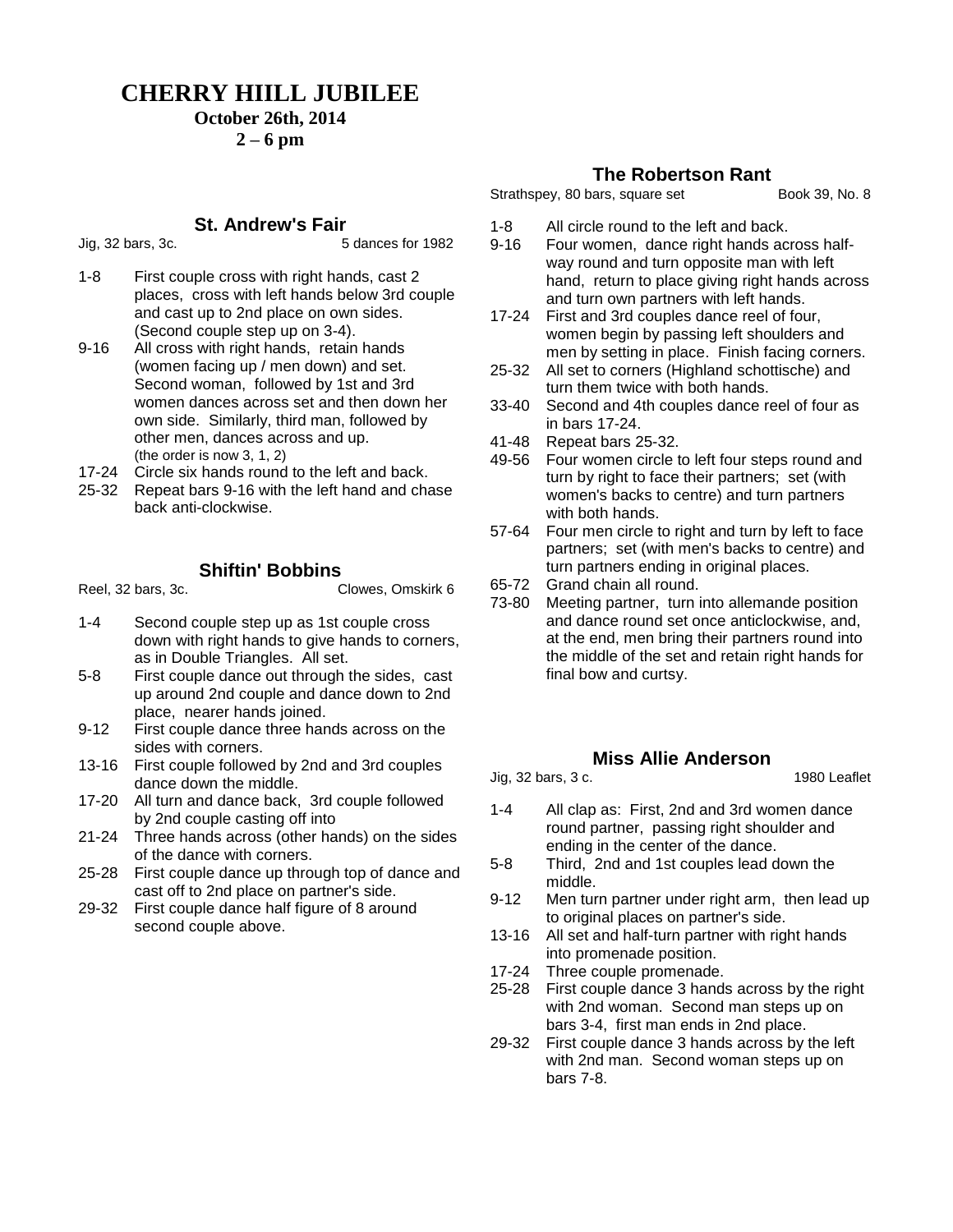#### **MacVicar's Hornpipe**

Hornpipe, 32 bars, 3c. Priddey: Phantom Piper Book

- 1-4 First, 2nd and 3rd couples join hands on the sides and set, then 1st and 2nd couples dance right hands across half way, while 3rd couple cross with right hands.
- 5-8 Second, 1st and 3rd couples again join hands and set, then 2nd and 3rd couples cross to own sides with right hands while 1st couple dance a petronella turn to finish back to back facing 1st corners.
- 9-12 First couple dance a half diagonal reel of four with 1st corners. At the end, 1st couple dance in to meet, then pull back right shoulder to face partner's 2nd corner.
- 13-16 First couple dance a half diagonal reel of four with 2nd corners. At the end, 1st couple dance in to meet, then pull back right shoulder to face own 1st corners, now in opposite corner place.
- 17-20 First couple dance a half diagonal reel of four with 1st corners. At the end, they dance in to meet, then pull back right shoulder to face partner's 2nd corner, now in opposite place.
- 21-24 First couple dance a half diagonal reel of four with 2nd corners. At the end they dance in to face 1st corners.
- 25-30 First corner dances a reel of three on opposite sides, passing 1st corners with left shoulder to begin.
- 31-32 First couple cross with right hands to own sides. (First couple cross to the bottom the second time.)

#### **The Lammermuir Hills**

Strathspey, 32 bars, 2 c. Roy Goldring

- 1-8 Two couples poussette right round.
- 9-16 First woman and 2nd man change places with right hands, and cast around to the right into original places. First and 2nd couples right hands across.
- 17-24 First man and 2nd woman repeat with left hands, casting to the left. Left hands across.
- 25-32 Dance the Knot.

#### **Major Ian Stewart**

Jig, 32 bars, 3c. Drewry, Book 35, No. 4

- 1-4 First and 2nd couples turn with right hands halfway and then dance right hands across halfway, retaining partner's hand throughout.
- 5-8 Both couples turn with right hands, ending with 2nd couple in top place facing out and 1st couple in 2nd place facing in.
- 9-16 Reels of 3 on own sides, beginning with 1st couple passing right shoulders with the person on their right, end facing 1<sup>st</sup> corners.
- 17-24 Hello-Goodbye setting, finish with a petronella turn to  $2^{nd}$  place own sides.
- 25-27 Six hands round to left for **six slip-steps**.
- 28 Cross right foot over left and, pulling left shoulder back, pivot to face out.
- 29-32 Dance round counter-clockwise to chase back to own sides.

#### **The Montgomeries' Rant**

Reel, 32 bars, 3 c. Book 10, No. 1

- 
- 1-4 First couple cross with right hands and cast down one place on opposite sides. (Second couple step up on 3-4)
- 5-8 First couple cross with left hands; woman cast up WHILE man cast down.
- 9-16 Reels of three across the dance, 1st man with 3rd couple and 1st woman with 2nd couple. Begin by giving right shoulder to first corner. Finish reel facing 2nd woman, nearer hands joined, 1st woman on her partner's left.
- 17-20 First couple set to 2nd woman and turn inward to set to 3rd man.
- 21-24 First couple set to 3rd woman and turn inward to set to 2nd man.
- 25-30 First couple turn back to back to start reels of three on partner's side. Giving right shoulders to second corners to begin.
- 31-32 First couple cross with right hands to own sides.

**TEA**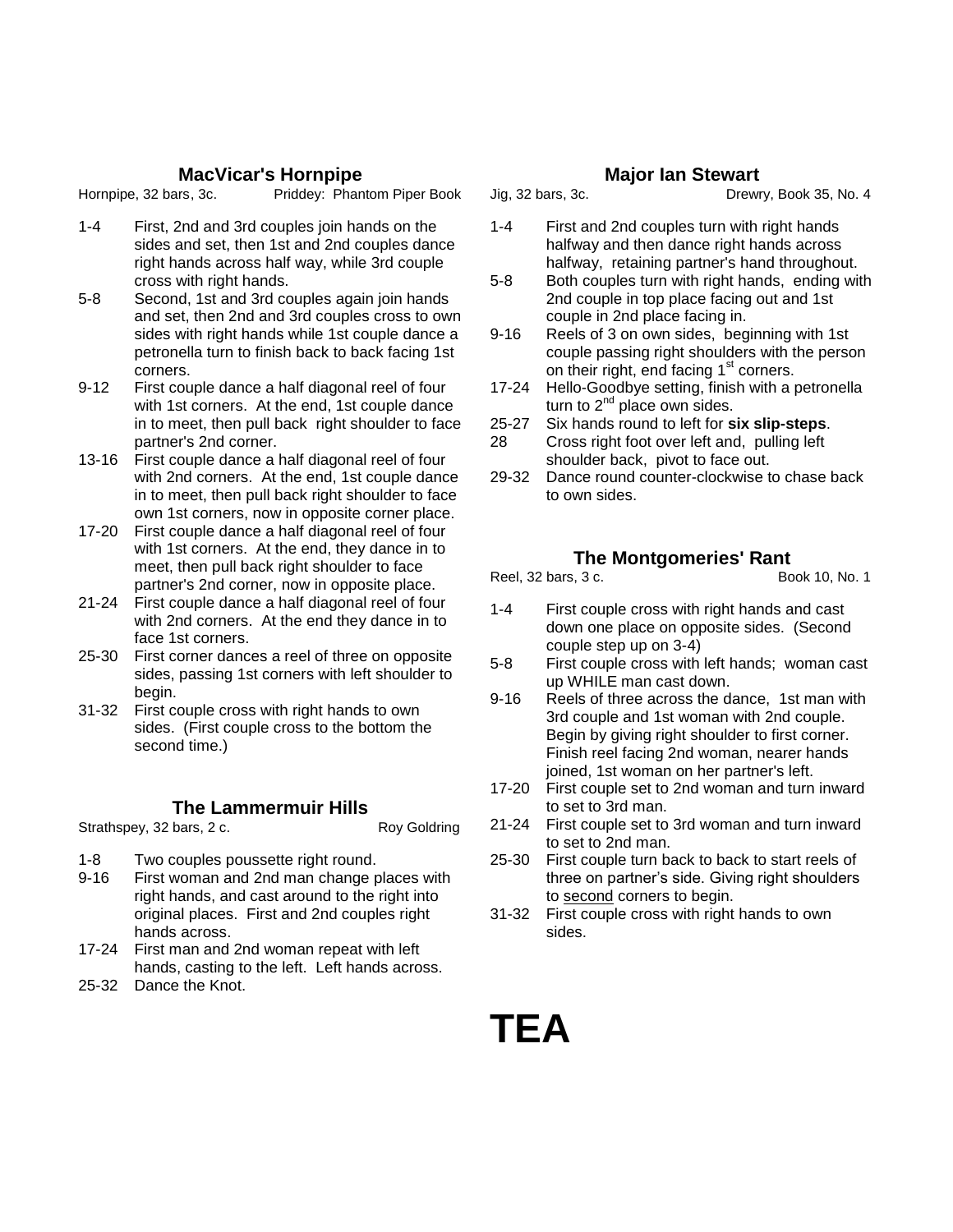#### **The Gentleman**

#### Strathspey, 32 bars, 3c. Book 35, No. 5

#### **Over The Water to Charlie**

Jig, 32 bars, 3c. Book 34, No. 5

- 1-8 First couple set, cast off, dance down between 3rd couple and cast up to 2nd place. (2nd couple step up on bars 3-4)
- 9-12 Second and 1st couples dance right hands across halfway, then cross by right hands with partner.
- 13-16 They dance left hands across halfway. Giving left hands to partner, 1st couple turn to face 1st corners while 2nd couple cross to own sides in top place.
- 17-24 First couple set to and turn corners.
- 25-32 Reels of three on the sides of the dance, 1st couple passing left shoulders with first corners to begin, crossing over at the end.

#### **Lady Sophia Lindsay**

Reel, 32 bars, 4couple set dance (lengthwise) Jean Attwood / Alexander Leaflet 6

3s and 4s cross on second chord.

- 1-4 Second and 3rd couples dance right hands across once round.
- 5-8 Second woman, followed by her partner, cast up around 1st woman WHILE 3rd woman, followed by her partner cast down round 4th woman (on men's side).
- 9-12 Second couple with1st man, 3rd couple with 4th man, right hands across once round.
- 13-16 Second couple with 1st lady, 3rd couple with 4th lady, left hands across once round;
- 17-24 Tandem Reels: 2nd and 3rd couples dance Tandem reels of 3 on sides (2s dance down and out on Men's side while 3s dance up and out on Ladies side). At the end of the reel: 2s dance across top of dance ending in 1st place on own sides as 3s dance across bottom of dance ending in 4th place 1s end in 2nd place own side facing down and 4s in 3rd place opposite side facing up
- 25-28 First man and 4th woman, also 1st woman and 4th man set and change places (on the sides) by the right.
- 29-30 Fourth and 1st couples set to partners (on the sides);
- 31-32 Fourth and 1st couples cross by the right with partners (to other sides). Ending 2, 4, 1, 3.

1-2 Second couple step up, while first couple turn with both hands, ending in center of dance facing each other.

- 3-4 First and 2nd couples set. On bar 4, 1st couple advance, passing each other by the left to end back to back in line with the 2s ready for….
- 5-8 First and 2nd couples dance a half reel of four across the dance. On the last bar, 1st couple join left hands and finish facing down on own sides between 2nd couple.
- 9-10 First couple dance down to finish facing each other between 3rd couple.
- 11-16 First and 3rd couples repeat bars 3-8, 1st couple finishing facing up.
- 17-20 First couple lead to top (left hands joined), cross and cast to 2nd place on partner's side.
- 21-24 First couple dance half reels of three across the dance, woman with 2nd couple, man with 3rd couple (give right shoulders).
- 25-32 Second and 1st couples dance full diamond poussette.

# **The Last of the Lairds**<br>Jig, 32 bars, 3c. Thurston,

Thurston, Book 22, No. 5

- 1-16 Crossover, mirror-wise reels of three, first on opposite sides then on own … with EACH DANCER following the path of 1st man or 1st woman when they reach the top (i.e., each crosses over to middle position other side).
- 17-20 First couple set, cross with right hands and cast one place.
- 21-24 First couple cross down between  $3<sup>rd</sup>$  couple (by the left) and cast up around them to second place own sides.
- 25-28 1s dance up between 2nd couple (nearer hands joined) and cast off into 2nd place. (2s stepping up on 27-28)
- 29-32 All turn partners with right hands.

#### **Flowers of Edinburgh**

Reel, 32 bars, 3c. 6 and 1, No. 6

- 1-8 First woman followed by 1st man casts off two places. First woman crosses below 3rd couple and dances up behind the men WHILE 1st man dances up the center of the dance. They set in each other's place.
- 9-16 First man followed by 1st woman repeats the figure.
- 17-24 Down the middle and up.
- 25-32 Poussette.